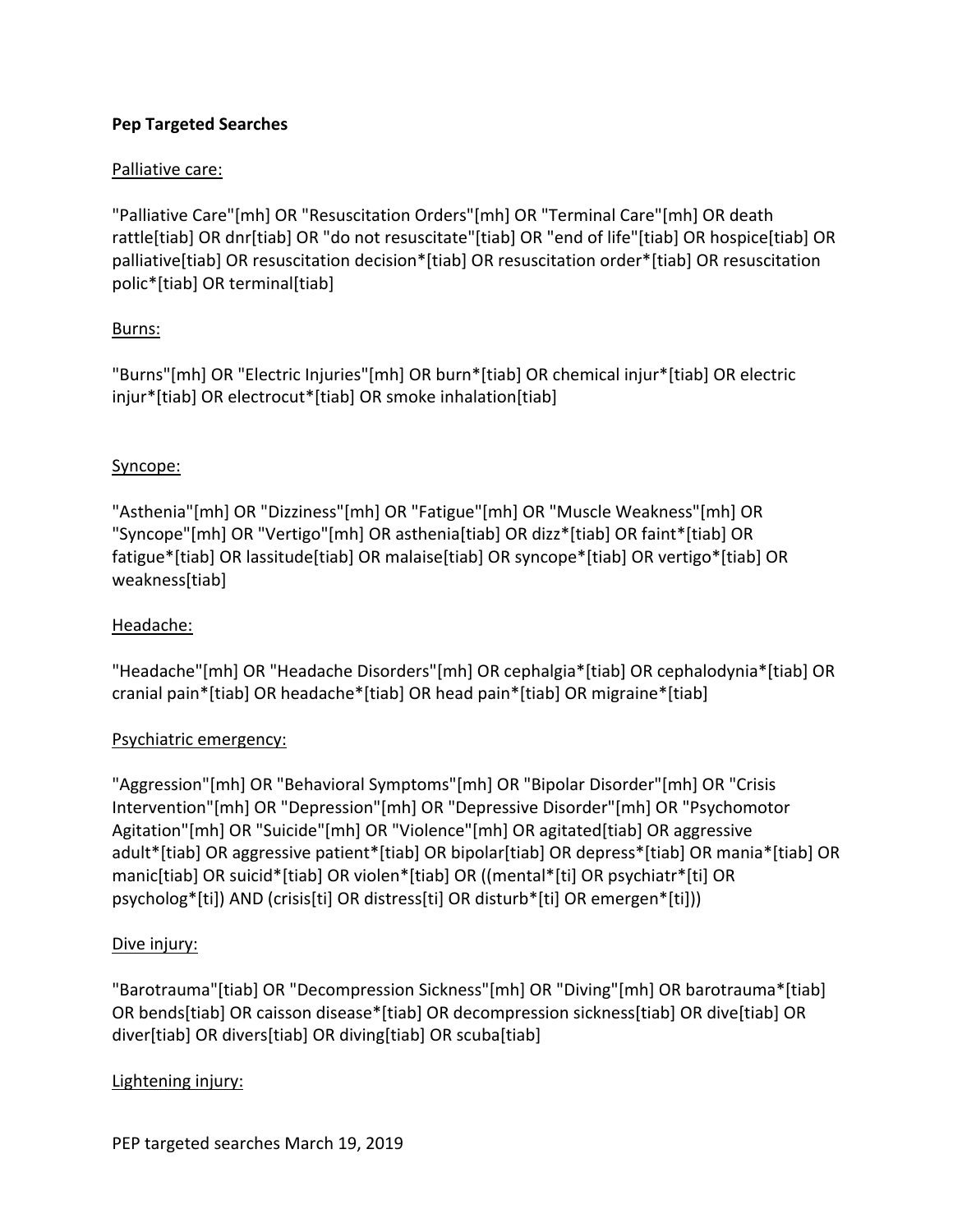"Lightning"[mh] OR "Lightning Injuries"[mh] OR electrical storm\*[tiab] OR lightning[tiab]

## Non-lethal irritant exposure:

"Capsaicin"[mh] OR "Tear Gases"[mh] OR bear spray\*[tiab] OR capsaicin[tiab] chlorobenzylidenemalonitrile[tiab] OR (mace[tiab] AND spray\*) OR "o chlorobenzylidene malononitrile"[tiab] OR pepper spray\*[tiab] OR tear gas\*[tiab]

## EENT:

"Epistaxis"[mh] OR bleeding nose\*[tiab] OR epistaxis[tiab] OR nasal bleed\*[tiab] OR nose bleed\*[tiab] OR nosebleed\*[tiab]

"Eye Foreign Bodies"[mh] OR ((eye[tiab] OR eyes[tiab] OR intraocular[tiab] OR ocular[tiab]) AND (chemical splash\*[tiab] OR chemical exposure[tiab] OR foreign bod\*[tiab] OR foreign object\*[tiab])) OR arc eye[tiab] OR flash burn\*[tiab] OR photokeratitis[tiab] OR welder's eye[tiab]

"Amaurosis Fugax"[mh] OR "Retinal Artery Occlusion"[mh] OR "Retinal Detachment"[mh] OR "Retinal Vein Occlusion"[mh] OR amaurosis fugax[tiab] OR detached retina\*[tiab] OR ischemic optic neuropath\*[tiab] OR ((quick\* OR sudden\*) AND (blindness[tiab] OR "loss of vision"[tiab] OR vision loss[tiab])) OR retinal artery occlusion\*[tiab] OR retinal detachment\*[tiab] OR retinal vein occlusion\*[tiab] OR retinal vein thrombosis[tiab] OR transient monocular blindness[tiab]

"Tooth Injuries"[mh] OR avulsed tooth[tiab] OR cracked teeth[tiab] OR cracked tooth[tiab] OR dental injur\*[tiab] OR fractured teeth[tiab] OR fractured tooth[tiab] injured teeth[tiab] OR injured tooth[tiab] OR teeth fracture\*[tiab] OR teeth injur\*[tiab] OR tooth avulsion\*[tiab] OR tooth dislocation\*[tiab] OR tooth fracture\*[tiab] OR tooth injur\*[tiab] OR tooth luxation\*[tiab]

"Eye Injuries, Penetrating"[mh] OR ((penetrat\*[tiab] OR perforat\*[tiab] OR punctur\*[tiab]) AND (eye injur\*[tiab] OR eye trauma\*[tiab] OR intraocular injur\*[tiab] OR intraocular trauma\*[tiab] OR ocular injur\*[tiab] OR ocular trauma\*[tiab]))

# Pesticide exposure:

"Fertilizers"[mh] OR "Organophosphates"[mh] OR "Pesticides"[mh] OR acaricide\*[tiab] OR agricultural chemical\*[tiab] OR chemosterilant\*[tiab] OR farming chemical\*[tiab] OR fertilizer\*[tiab] OR fungicide\*[tiab] OR herbicide\*[tiab] OR insect repellent\*[tiab] OR insecticide\*[tiab] OR miticide\*[tiab] OR molluscacide\*[tiab] OR organophosphate\*[tiab] OR pesticide\*[tiab] OR rat poison\*[tiab] OR rodenticide\*[tiab]

# Smoke/CO2 exposure: